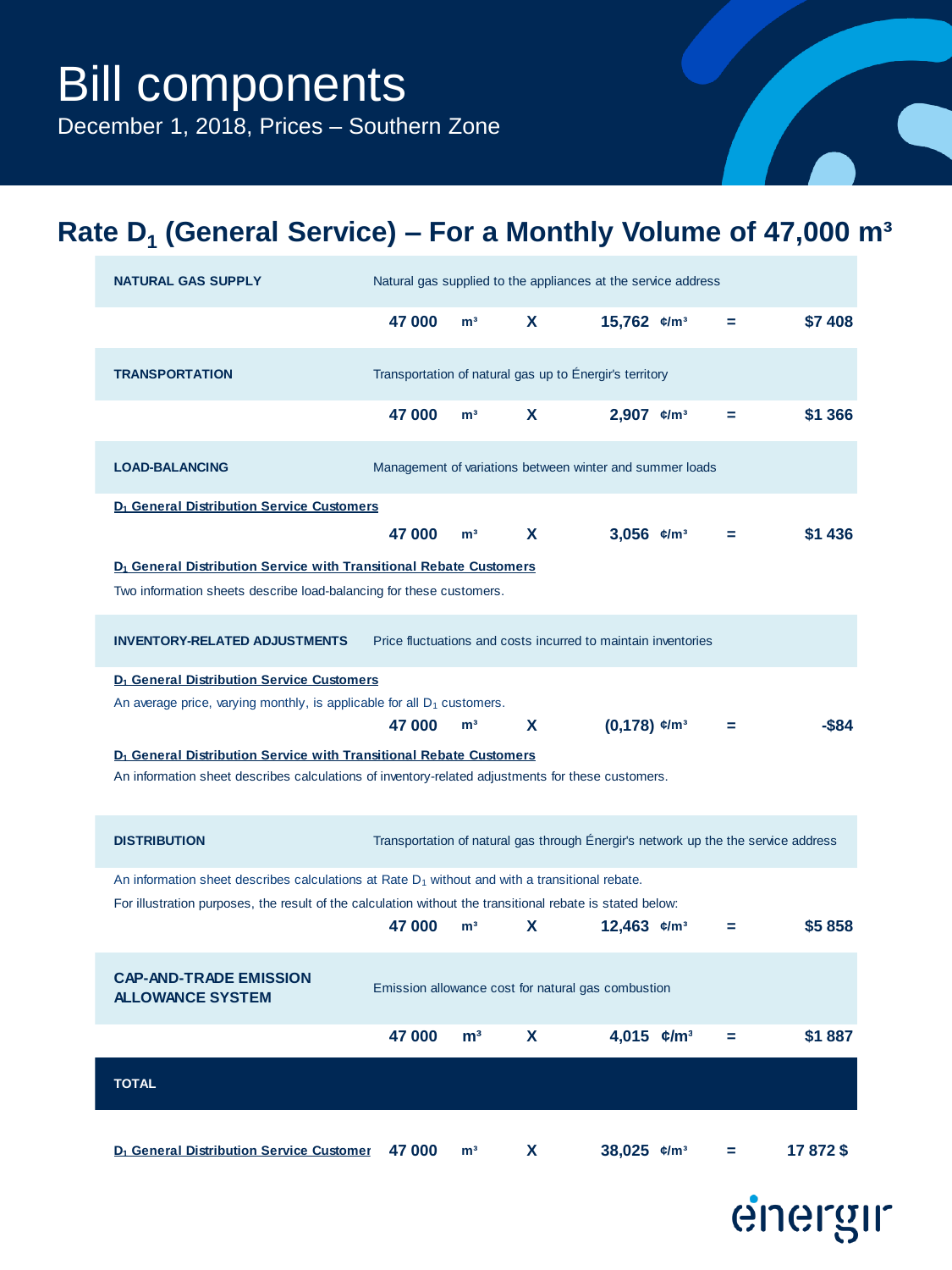Customers with Natural Gas Supply Service from Énergir

## **CONSUMPTION HISTORY**



**1 014** x **365**

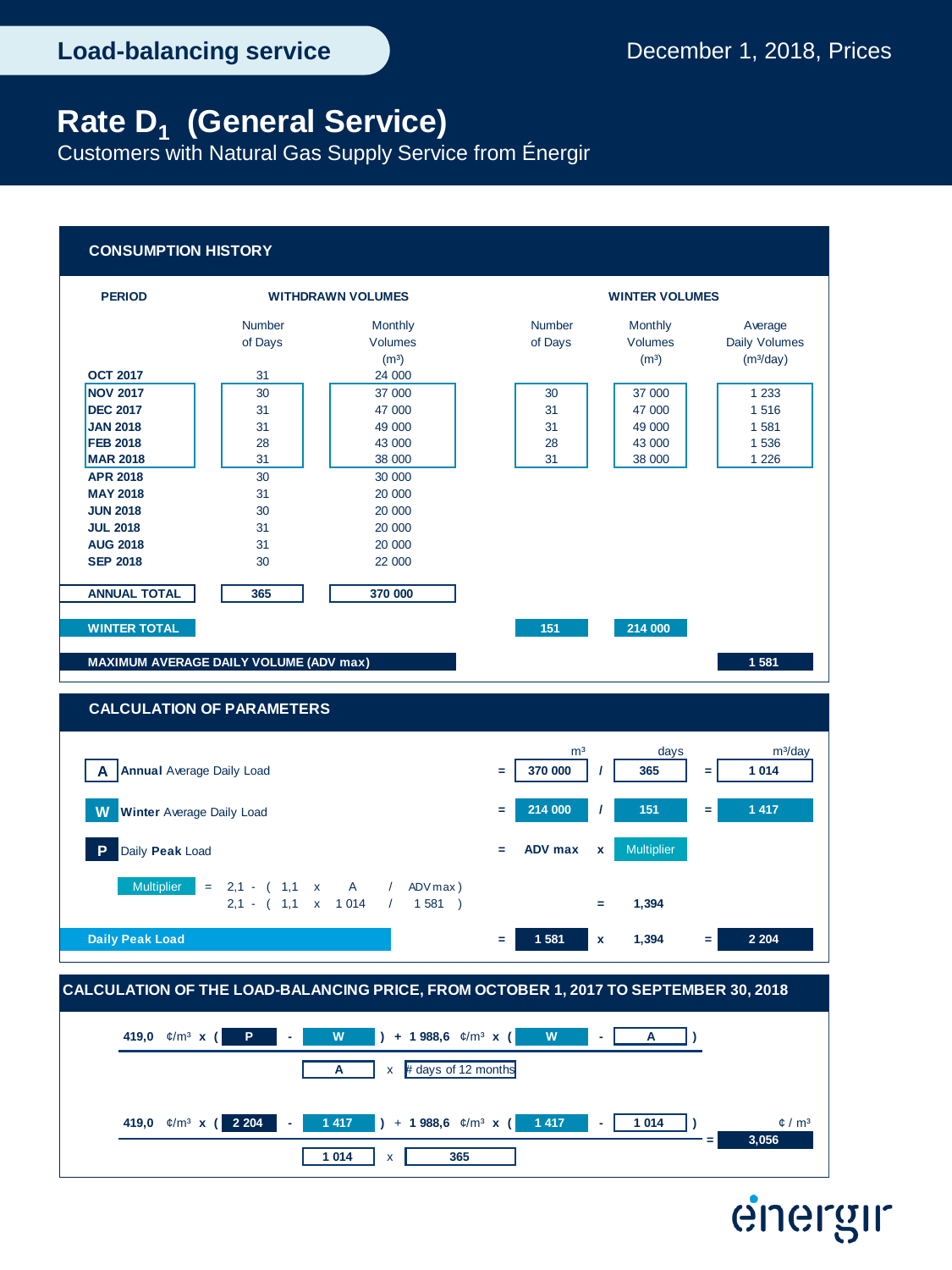Customers with Natural Gas Supply Service from a Supplier Other than Énergir

## **CONSUMPTION HISTORY**



# energir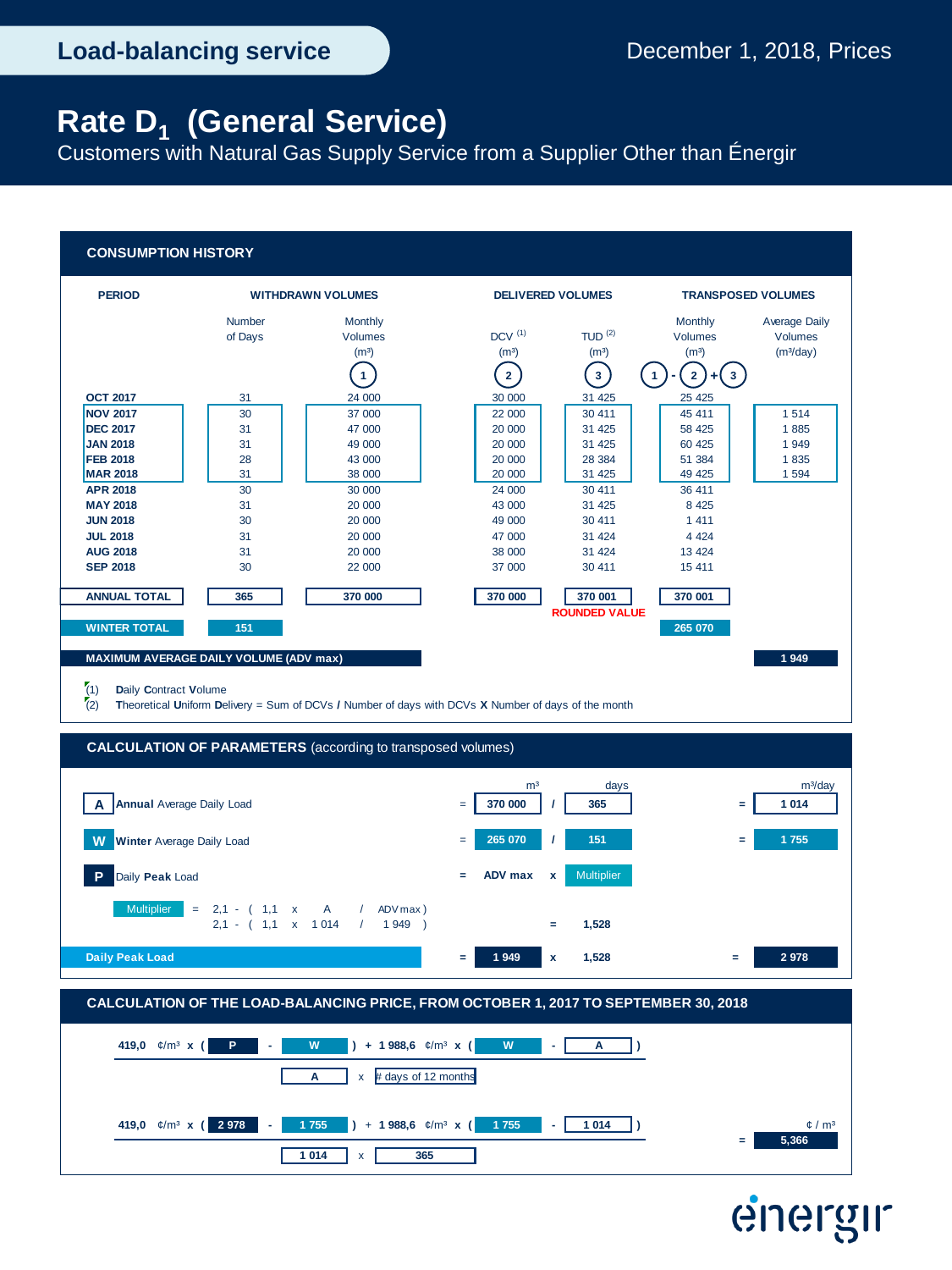Natural Gas Supply and Transportation Services from Énergir



energir